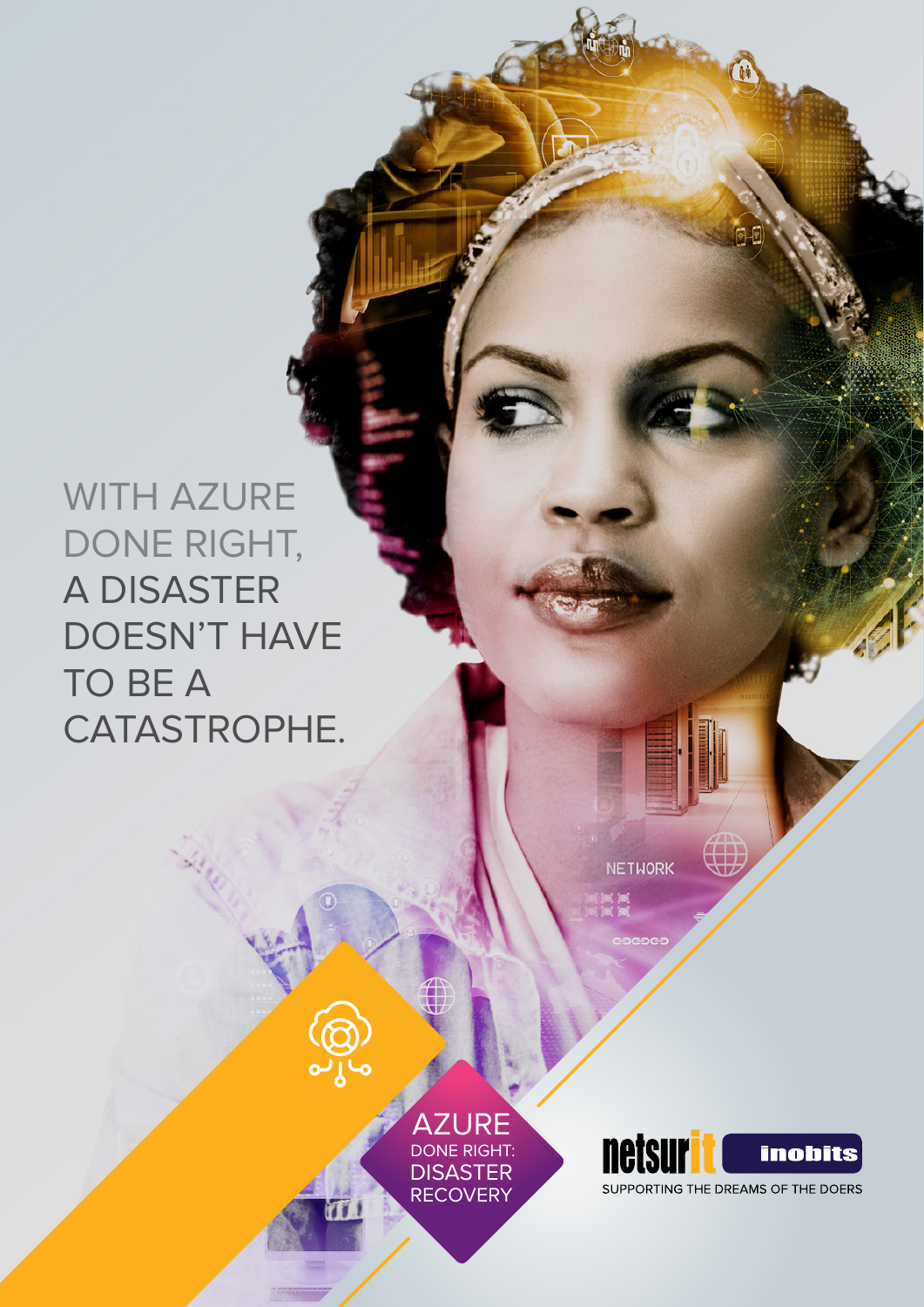We don't have to tell you that a major infrastructure disaster in your on-premises data-centre could result in severe business disruption - with major financial impact. A disaster can be anything that puts your organization's operations at risk, from a cyberattack or ransom demand to equipment failures to a natural disaster.

**EVERY RECOVERY POINT OBJECTIVE AND RECOVERY TIME OBJECTIVE HAS A DIRECT INFLUENCE ON REVENUE AND REPUTATIONAL RISKS. ONCE YOU HAVE CAREFULLY PLANNED AND DEPLOYED PROPER DATA PROTECTION SOLUTIONS, YOU CAN ENSURE THEY MEET AGREED VALUES BY PERFORMING TESTS WITH CONDITIONS CLOSE TO REALITY.** 

Studies have shown that many businesses fail after experiencing a significant data loss, **at Netsurit, we'll make sure it never happens to you.**

# AZURE DONE RIGHT: **DISASTER RECOVERY**

FO8F

ö

ä

## AZURE DONE RIGHT: DISASTER RECOVERY FROM NETSURIT

At Netsurit, our disaster recovery and business continuity offerings enable customers of all sizes to protect workloads in the cloud. By utilizing the power of Azure, we'll ensure you limitless on-demand capacity when you need it most, while only paying for what you use.

With instant recovery and advanced back-up reporting on Recovery Time Objectives and Recovery Point Objectives, Netsurit will provide your organisation with a highly available, high security, efficient, reliable, cost-effective back-up service to ensure you're protected when you need it most.

With Netsurit, a virtual DR site in Azure is cheaper to build and operate than traditional on-premises or hosted DR facilities. A wide variety of on-premises workloads can be cost-effectively protected allowing a more comprehensive DR solution. And replication to the virtual DR facility can be automated, allowing for fast and effective failover during testing or a real disaster.